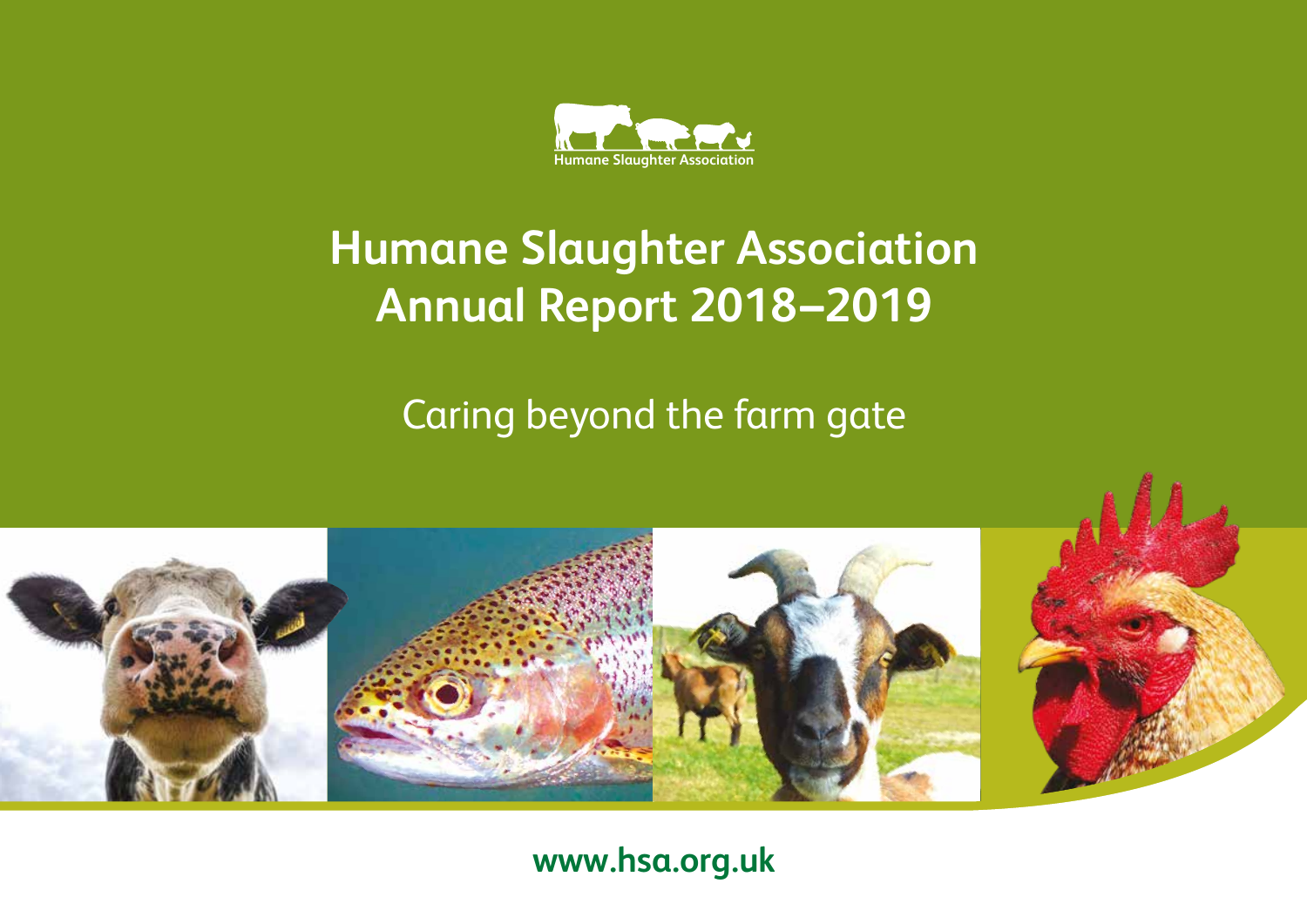# INTRODUCTION WELCOME BY THE CHAIRMAN

### **The Humane Slaughter Association, established in 1911, is an independent charity that works through scientific and technical advances, education and training towards achieving the highest world-wide standards in food animal welfare during transport, marketing and slaughter.**

This report highlights the work undertaken by the charity during the last year which has been possible due to the continued commitment of its members and donors who have supported the charity through subscriptions, donations and legacies. This support is the very heart and life-blood of the charity and enables us to continue to deliver initiatives which have made a difference to millions of animals – for which we thank you.

The HSA's vision is simple – to improve the welfare of food animals between the farm gate and slaughter around the world. It seeks to do this by:

- Providing technical information and advice on all aspects of animal handling, transport and slaughter
- Training in humane methods of handling and slaughter of livestock
- Educational and technical publications
- Independent advice to governments, other welfare organisations and the food industry
- Regular visits to markets and slaughterhouses
- Providing funding for research projects
- Development and application of scientific advances
- Providing grants towards the improvement of animal welfare during transport, marketing and slaughter



# **Welcome to the 2018–19 Annual Report for the HSA**

**Cover photos:** L-R: Cow: Jan Koetsier Pexels, Fish: Karel Bartik Shutterstock, Goat: Pixabay, Chicken: Skitterphoto Pexels

*"As I look back over the work of the charity this past year, it is clear that the need for scientific and technological developments is as vital today as it was then. What is also clear is that the HSA has continued to be at the forefront of these developments. "*

Elsewhere, the HSA has been busy over the last twelve months promoting the humane slaughter of fish to consumers around the world via a free-to-view video which explains why fish welfare is important and the choices available to consumers. This video has now been translated into nine other languages and promoted to the media in those countries. In a first for the HSA, the video was translated into Korean as South Korea is one of the world's leading farmed finfish producers.

As well as a full programme of lectures, visits and talks in the UK, HSA staff also travelled to China to discuss the potential for new developments in the slaughter of pigs and to work with colleagues in China to advance food animal welfare (see page 6).

As a charity, the HSA relies on your continued support to help us to continue to deliver initiatives which have already made a difference to millions of animals. Every donation does have an impact and none of the work highlighted in this report would have been possible without you. Thank you for your continued loyalty to and support of the charity – which is, as always, deeply appreciated.

AIK

**Alick Simmons BVMS MSc MRCVS** Chairman of Trustees



**Since its foundation in 1911, the HSA has led or contributed to major changes in attitudes towards animals, with scientific and technological developments resulting in huge improvements in methods for slaughter or killing. Indeed, the HSA's first major project was aimed at replacing the pole-axe, a crude and inefficient implement used for stunning animals, with the captive-bolt stunner, a humane, mechanically-operated device.** 

As I look back over the work of the charity this past year, it is clear that the need for scientific and technological developments is as vital today as it was then. What is also clear is that the HSA has continued to be at the forefront of these developments. This year, the HSA awarded a grant to Dr Claire White to study a system used in New Zealand which enables "demonstration of life" to Halal certification bodies, and the best possible adoption of such a system in the UK as a way to increase the use of stunning during Halal slaughter. Whilst respecting differing religious beliefs, the HSA's position on the pre-slaughter stunning of animals is unequivocal: All animals should be effectively stunned prior to being bled. Potentially, the framework could offer welfare benefits to a large number of animals if it increases the acceptance of stunned Halal meat both in the UK and our export markets and you can read more about this project on page 9.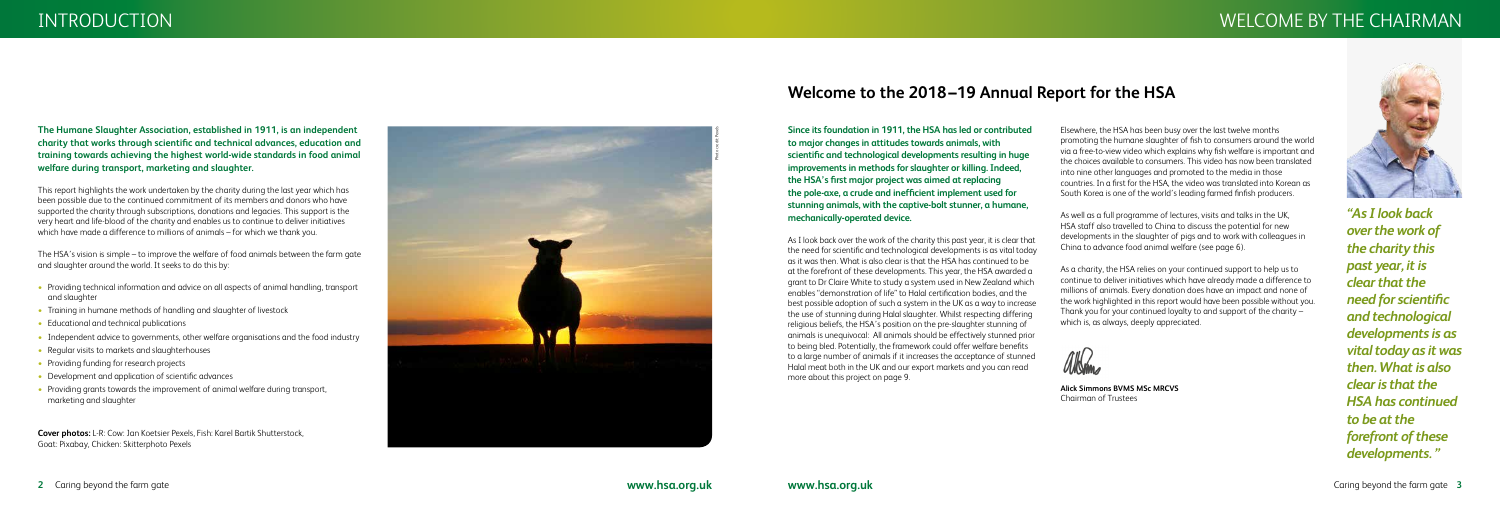# CHIEF EXECUTIVE'S REPORT FOR THE YEAR



# TRAINING AND EDUCATION

**The demand for meat and other livestock produce throughout the world continues to increase – not just for red meat and poultry products, but also for fish and other marine life, either farmed or wild-caught. Unfortunately, this demand raises issues relating to conservation, climate change and welfare. The HSA concentrates its efforts on the last of these, working with those at the sharp end as well as with scientists and technical experts to improve the welfare of animals that we use for food at or around the time of slaughter.** 

The HSA has a clear policy that all animals should be effectively stunned prior to slaughter to preclude any risk of suffering. Unfortunately, world-wide for a variety of reasons many animals are either not stunned or are not stunned adequately. Therefore, the HSA is funding a variety of projects aimed at improving this situation, including research aimed at developing a method of stunning cattle that will be more acceptable to the Muslim community, and travel awards to learn from the experiences of other countries. The HSA has a deserved reputation for producing high-quality technical advice and is translating key documents to increase the impact of these world-wide. The HSA has also been working with Chinese professionals to further develop best practice and standards for humane slaughter in China.

*"The HSA has a clear policy that all animals should be effectively stunned prior to slaughter to preclude any risk of suffering. Unfortunately, world-wide for a variety of reasons many animals are either not stunned or are not stunned adequately."*

There are still areas where knowledge is lacking and the HSA is funding research to improve and develop stunning methods for ducks and geese. The welfare of fish and other marine life at slaughter is an area that has not received as much attention as has been given to other species and, thanks to a generous grant, the HSA is running a funding round for high-quality research on more humane ways of slaughtering various species of fish, crustacea and cephalopods. The HSA's programme of research, education and advice is unique and is helping to improve farmed animal welfare around the world. Please help us to continue to do this.

Redut (7 tute

**Robert C Hubrecht OBE** Chief Executive & Scientific Director

# **An overview**

**The HSA offers independent training and advice on animal welfare matters during transport, marketing and at slaughter. The charity is also internationally recognised for its livestock expertise and produces various print and video guidance publications. HSA technical staff have provided training courses, lectures and talks at a variety of events. These have included:**

Provision of training courses on the use of firearms and captive-bolt equipment for: the Isle of Man Steam Packet crew and Isle of Man Government veterinary staff, RSPCA trainee inspectors, officers and crew of a major ferry company and World Horse Welfare veterinary staff in Spain.

Six animal welfare lectures, including two to students at Harper Adams, one to veterinary students at Cambridge University and two in Wales for the Animal and Plant Health Agency (APHA) continuing professional development (CPD) programme and Menter Moch Cymru\* CPD for those working with pigs.

Three lectures on the principles of humane slaughter, and new and emerging methods of stunning, for students on the University of Edinburgh's MSc courses in Applied Animal Behaviour and Animal Welfare and the MSc in International Animal Welfare, Ethics and Law.



Presentations on animal handling and behaviour in markets to McCartney's auctioneers and drovers at their mini conference in Ludlow.

\* Menter Moch Cymru is a new initiative, funded by the Welsh Government Rural Communities – Rural Development Programme 2014 -2020, set up to assist and develop the pig sector in Wales.

Photo credit: HSA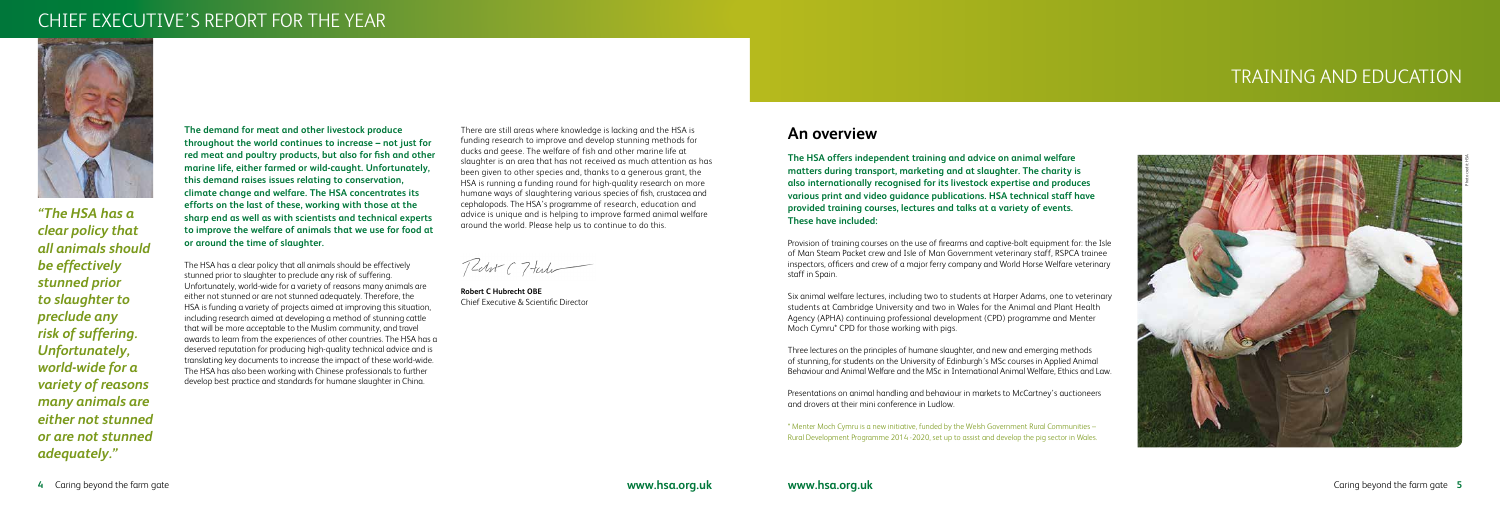# **Spreading the HSA message in China**

The Senior Scientific Programme Manager recently visited Chengdu in China to give a keynote talk *Humane Slaughter Techniques: An Animal Welfare Perspective* at the World Scientific Conference on Animal Welfare organised by the China Animal Health and Food Safety Alliance. The conference was attended by delegates from the animal welfare, food business and government sectors from across China and featured talks from Chinese and international experts.



## **2018**

#### **September**

The Association of Meat Inspectors Seminar\*, 15 & 16 September

### **October**

Association of Independent Meat Suppliers Conference, 6 October

Livestock Auctioneers' Association AGM\*, 28 October

World Horse Welfare Conference, Royal Geographical Society, 31 October

#### **November**

Veterinary Public Health Association (VPHA) Autumn Meeting, 3 November

St George's House, Windsor Stakeholder Meeting\*, 8 & 9 November

CIWF Broiler Stakeholder Meeting, 22 November

### **December**

British Poultry Council Annual Reception & Awards, House of Commons, 4 December

### **2019**

#### **February**

APHA Wales CPD Meetings x 2\*, 12 & 29 February RSPCA Standards Group Meeting\*, 20 February

#### **March**

Winterbotham Darby Research Forum, 7 & 8 March VPHA Spring Meeting, 23 March Demonstration of Life Stakeholder Meeting, 28 March British Veterinary Association (BVA) Abattoir Working Group Meetings\*

### **May**

Smallholding & Countryside Festival, Royal Welsh Showground\*\*, 18 & 19 May BVA Abattoir Working Group Meetings\*, 23 May

### **June**

BVA Animal Welfare Forum, 5 June Bristol AWO and PWO Courses, 11-14 June BVA Abattoir Working Group Meetings\*, 20 June

#### **July**

UFAW Conference, Bruges, 3 & 4 July The National Egg & Poultry Awards, London, 4 July Vet Ed Annual Symposium, Rothampstead, 4 & 5 July BVA Abattoir Working Group Meetings\*, 19 July

\*Denotes speaking at the event \*\* Denotes exhibitors

## **Attendance at exhibitions and events 2018/19**

HSA Technical Staff have attended the following events over the last twelve months:

The presentation was on the general principles of humane slaughter and specifically discussed current best practice and the potential for new developments in the slaughter of pigs, a highly important topic in China given that the country is the world's largest producer of pork. The visit was also a great opportunity to network with Chinese colleagues and to promote the HSA approach to education (including the availability of much HSA material in Chinese) and promotion of humane slaughter.

## **HSA October seminar**

Following the success of the previous three HSA seminars in 2015, 2016 and 2018, a fourth event will take place on Wednesday 9th October this year at Jurys Inn, East Midlands Airport. Unlike the previous three, this seminar will not cover a single topic, but will update delegates on the latest research and progress in a number of relevant areas. Entitled *Animal Welfare at Slaughter – Hot Topics 2019* the seminar is aimed at all those associated with animal welfare at slaughter, eg animal welfare officers, veterinary surgeons, meat inspectors, food business operators, slaughter personnel, lairage workers, enforcement officers, legislators and researchers. It will feature speakers from the legislature, industry, enforcement, research, certification and training bodies. The presentations will be followed by a discussion during which delegates will be encouraged to share their views on the topics presented, in addition to questioning the speakers.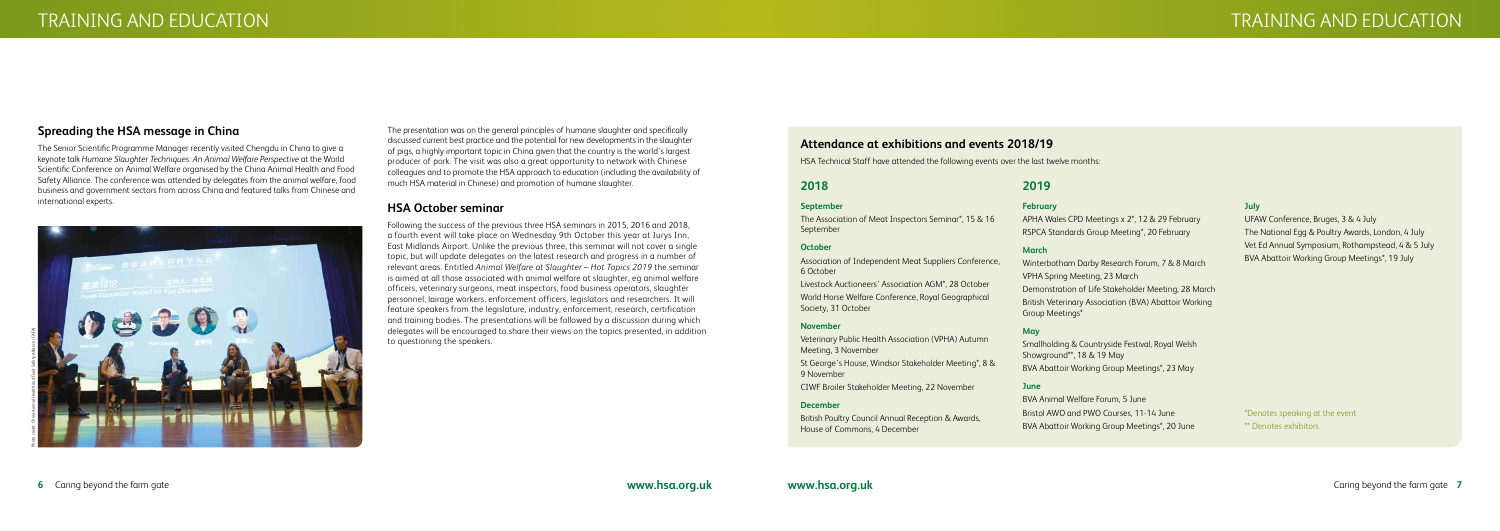## **Publications now available in a number of languages**

Over the last 12 months the HSA has translated more of its publications into Chinese, including the online guide *Transport of Livestock*, Technical Information Posters, Technical Notes (*Handling Facilities for Abattoirs and Farms* and *Catching and Handling of Chickens and Ducks*) and placed these on the website for the world to view and use free of charge.

## **HSA promotes humane slaughter of fish to consumers around the world**

In 2018 the HSA published on its website homepage a free-to-view information video explaining why concerns about finfish welfare are becoming more prominent and informing consumers of the availability of stunning equipment for some fish species, and how to identify more humanely-slaughtered farmed finfish products. With the generous support of a grant, the video was translated into nine other languages (French, German, Greek, Italian, Japanese, Korean, Polish, Portuguese and Spanish) to increase awareness of fish welfare around the world. These languages cover countries where fish assurance schemes are available and therefore consumers can look out for these product labels. The languages also cover countries whose industries might be able to adopt stunning relatively soon, and which produce and consume some of the largest amounts of farmed finfish products, globally. This video is the first HSA publication to be translated into Korean and we hope it will provide a useful insight into the possibilities for humane slaughter, because South Korea is one of the world's leading farmed finfish producers, farming some of the largest numbers of species. The HSA received positive comments on the videos from around the world, including South Korea, Japan, New Zealand and Canada.



# **Special Travel Awards**

**HSA recently introduced a Special Travel Award which offers up to £10,000 to support researchers to travel to gain new expertise and knowledge which contributes to better animal welfare.** 

In 2017, Dr Ellie Wigham at Bristol University was given an award and has been studying the use of CCTV and remote monitoring of the footage to monitor animal welfare in US abattoirs. Ellie discussed her work on CCTV at the HSA seminar on monitoring animal welfare at slaughter held in May 2018 and has submitted an interim report with a final report due at the end of 2019.

> Dr Troy Gibson at the Royal Veterinary College received an award to facilitate exchange visits and scientific collaboration between the UK and Brazil to study the humane stunning of donkeys as well as on-farm killing for non-viable piglets. Brazilian PhD student Filipe Dalla Costa recently visited the UK for two months to work alongside Troy as part of the project and came to the HSA to present an update on the progress of the projects. Two scientific papers, supported in part by the award, have recently been published. The first paper concerns the use

of pneumatically powered captive-bolts to stun bulls, and suggests that the penetrating captive-bolt may be a more reliable method, with lower risk of inadequate stunning than non-penetrating devices.

Filipe, Troy and co-authors also published a paper concerning on-farm methods to dispatch pigs and the attitudes of stockpeople to the various methods. Potential animal welfare issues with some methods used in Brazil and the need for training in the humane dispatch of pigs on-farm were highlighted. Their final report is due at the end of 2020.

This year's award was made to Dr Claire White of Bristol University to investigate a method used in New Zealand to increase the acceptability of recoverable stunning to the Muslim community (both in the country of production and in export markets).

To be considered Halal (permissible) some Muslims believe animals must be slaughtered without prior stunning; a process which does not result in instantaneous death or loss of consciousness and may allow the animal to experience pain from the cut (the HSA believes that all animals should be effectively stunned before slaughter). However, the majority of animals slaughtered for Halal meat consumption are stunned using an electrical head-only method before slaughter because many Muslims (and some of the bodies which approve Halal slaughter methods) accept stunned meat as Halal provided that the stun is 'recoverable'. A recoverable electrical head-only stun is where the primary cause of the death of the animal is blood loss, and not cardiac arrest induced by stunning - possible when using certain parameters and application methods.

For Halal certification bodies and the wider Muslim community to accept stunned meat it is therefore important to demonstrate that the animals are recoverably stunned, but not killed, by the electrical stunning method. New Zealand has taken a novel approach to this issue by allowing a very limited number of animals to exhibit the early signs of return to consciousness following electrical head-only stunning, thus demonstrating to Halal certification bodies that the stun is reversible and crucially, does not kill the animals before bleeding.

# FUNDING FOR RESEARCH PROJECTS

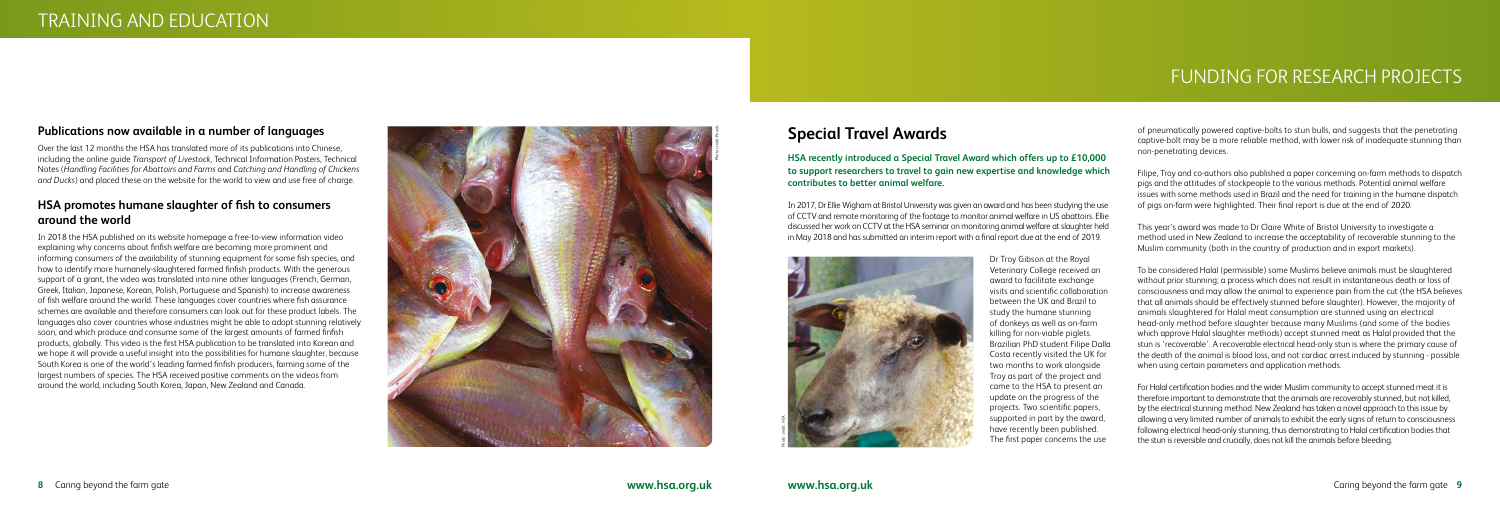## **HSA grant helps Sri Lankan vet to learn more about poultry welfare**

In 2018, the HSA sponsored Dr Mohamed Ijas, a municipal veterinarian in Sri Lanka, to attend two courses on animal welfare and poultry welfare at the University of Bristol in the UK.

The courses provided in-depth knowledge on the welfare of animals during handling, transport and slaughter, as well as extensive information on different stunning methods for a variety of species.

The visit to the UK was of great value to Dr Ijas as he is a member of a technical committee that is making recommendations on Sri Lankan slaughter legislation. The knowledge he gained from his visit to the UK will be used to promote humane slaughter practices in Sri Lanka.

Dr Ijas said: *"The overall goal of my attendance at these courses was to reduce the animal suffering during transport and slaughter through enhanced capacity and appropriate policies. One outcome has partly been realised through the approval of cabinet ministers to make stunning compulsory prior to slaughter."*

The visit was part of a project being undertaken by Dr Ijas which aims to minimise preslaughter stress and physical injuries during the transport of animals and abate pain at the time of slaughter. Dr Ijas plans to increase awareness of animal welfare practices from farm to slaughter by disseminating the information through fellow veterinarians, abattoir personnel, manufacturers and undergraduates and will be assessing the benefits through both animal-based and resourced-based welfare measures.



Claire's grant enabled her to visit New Zealand to observe this process in action and to study how the process is implemented by meeting with regulators and other stakeholders, with a view to considering whether this model could be adopted to increase the use of stunning for Halal production in the UK.

The report which Claire will produce will inform the debate as to whether this method should be adopted in the UK. Claire will be one of the speakers at the HSA's seminar *Animal Welfare at Slaughter – Hot Topics 2019* in October 2019 and is due to produce her final report in October 2021.

## Alternatives to carbon dioxide (CO<sub>2</sub>) for stunning

In March 2018, the HSA announced the award of a new two-year programme of research, jointly funded with the Department for Environment Food & Rural Affairs (Defra), to determine whether Low Atmospheric Pressure Stunning (LAPS) might be a more humane way to stun pigs during commercial slaughter. The award was made to Dr Dorothy McKeegan and colleagues at Glasgow and Edinburgh Universities as well as Scotland's Rural College (SRUC).

LAPS is a method for stunning animals by gradually reducing the atmospheric pressure until animals lose consciousness. The method may be more humane than gas stunning methods such as the use of carbon dioxide. LAPS was recently approved by the European Food Safety Authority for the stunning of broiler chickens and could also be useful for stunning pigs. Work on the project has continued throughout 2018–19 and a final report is due in late 2020.

### **HSA Student/Trainee Scholarship 2019**

HSA makes small awards to students and trainees to undertake short projects relevant to its objectives of improving animal welfare during marketing, transport and slaughter. This year, an award was made to Kristina Andersson at the Swedish university of Agricultural Sciences to investigate ways of reducing stress experienced by sheep undergoing group stunning, and in particular to examine ways to lessen the stress induced by isolation by the final sheep in a group to be stunned. Kristina will present her results at the UFAW Student Scholars' meeting in Edinburgh later this year.

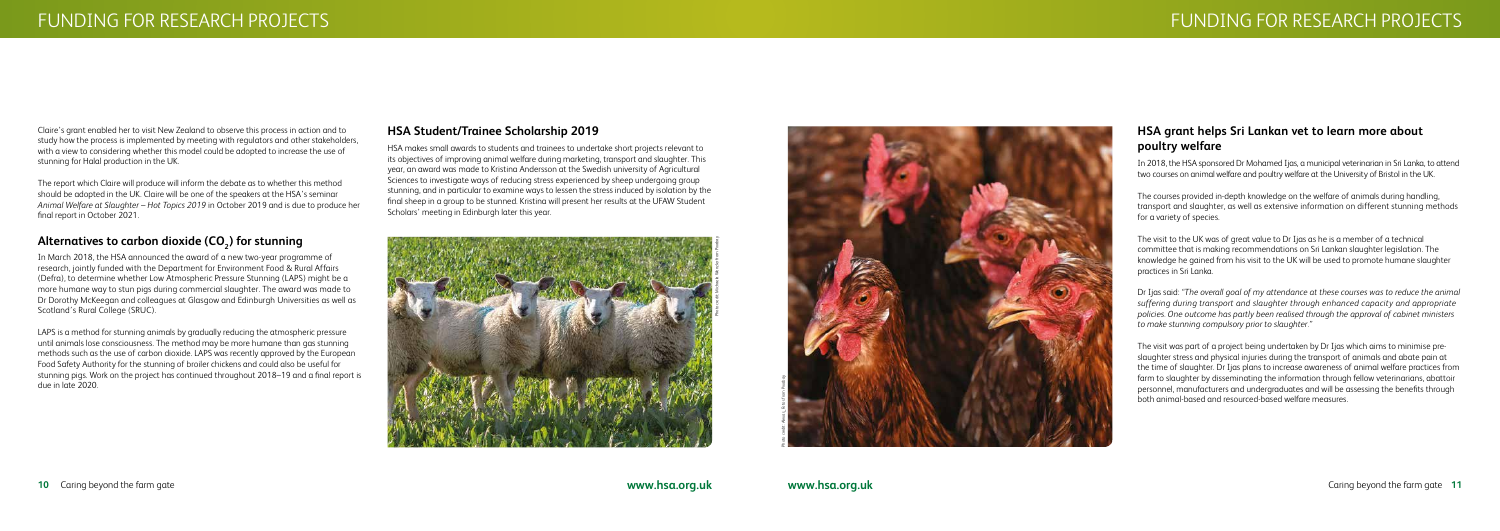# **First RTS publishes final paper on her PhD research**

The HSA aims to use science to inform HSA policies for improving animal welfare and, to commemorate the charity's centenary in 2011, the HSA offered its inaugural Research Training Scholarship (RTS) to encourage scientific advances, and careers, within the research area of transport, markets and slaughter. The award was given to Jessica Martin (née Hopkins) at Scotland's Rural College and the University of Glasgow to study humane mechanical methods for killing chickens, and primarily to develop an easily-used, portable, inexpensive and reliably humane device, as a competitive alternative to manual cervical (neck) dislocation. (Concerns about the humaneness of neck dislocation led to EU legislation limiting the numbers and weights of birds that can be killed this way.)

Jess designed a novel mechanical cervical dislocation tool within a glove that mimicked the technique of manual neck dislocation and was designed to enhance the effectiveness of the hand. Jess's data suggested that brain death for chickens of 2.6 kg (slaughterage broilers) or 72 weeks of age (end-of-lay hens) is not immediate following manual or mechanical neck dislocation, but that unconsciousness could be achieved within an average of 3.1 seconds. The effectiveness of the gloved tool at killing was similar to that of manual dislocation but it showed promise in optimising (and reducing inconsistencies in) dislocations. After trying out the gloved tool, 50% of experienced stock workers reported they would consider using it instead of manual dislocation. After graduating, Dr Martin worked with an agricultural engineering company to develop a commercial version and the company launched a product in 2019. They are now planning to study whether the new device improves the speed and effectiveness of neck dislocation when used by persons with varying degrees of prior experience and for a range of poultry species up to 5 kg.

Dislocation of the neck of a conscious animal poses risks for welfare at the time of killing (given the speed at which vertebrate nervous systems function), and in the EU it remains a legally-restricted method that should not be used routinely. But it may be possible to improve its efficacy, for use in emergencies where no other methods are available. The HSA will disseminate the outcomes from Dr Martin's research to industry and small-scale producers, via updated HSA educational and technical publications.

### **2015 Research Training Scholars update**

The HSA's two 2015 Research Training Scholars, Awal Fuseini and Carlos Rebelo, have now produced enough work for their PhDs and have been focussed on writing their theses, with Awal submitting in 2019 and Carlos due to submit in 2020. Both Awal and Carlos will present updates of their HSA-funded research at the HSA *Animal Welfare at Slaughter - Hot Topics* seminar in October 2019.

At the University of Bristol, Awal's project developed a prototype, novel head-only electrical stunning system for adult cattle. This new type of stunner, known as SPUC (single pulse ultra-high current), is intended to improve animal welfare by inducing immediate and prolonged unconsciousness, whilst still technically being reversible, and therefore, may make it acceptable for pre-stunned Halal slaughter. As with any challenge of cutting-edge technological research and development, the last year has involved careful configuration of the prototype stunner. Awal also presented multiple training sessions to highlight which stunning methods are compliant with Halal slaughter, including in Ghana in 2019 where Awal was interviewed for a local TV station regarding humane animal handling and why livestock facilities should adopt stunning. The project team is due to undertake the final work examining the effect of SPUC on cattle welfare at slaughter and we look forward to the results.

During the past year, at the Royal Veterinary College, Carlos has been analysing data collected during his research to further develop the design of dry electrical stunning systems used for small-scale, on-farm slaughter of turkeys. Carlos assessed the effect of electrode design on stun performance, specifically the duration of induced unconsciousness and the current profile (as a means of assessing the quality of the electrical current application and whether it meets minimum legal requirements). Carlos has also measured convulsions to determine if they have any effect on meat quality, and the durability and ease of cleaning different electrode designs.



At the HSA *Animal Welfare at Slaughter - Hot Topics* seminar in October 2019, Dr Martin will present a review of her PhD research. She has continued working in animal welfare research, building expertise within the area of welfare at slaughter. Indeed, Jess is part of the consortium that was awarded HSA and Defra funding in 2018 to investigate the potential of low atmospheric pressure systems (LAPS) for humanely stunning pigs.

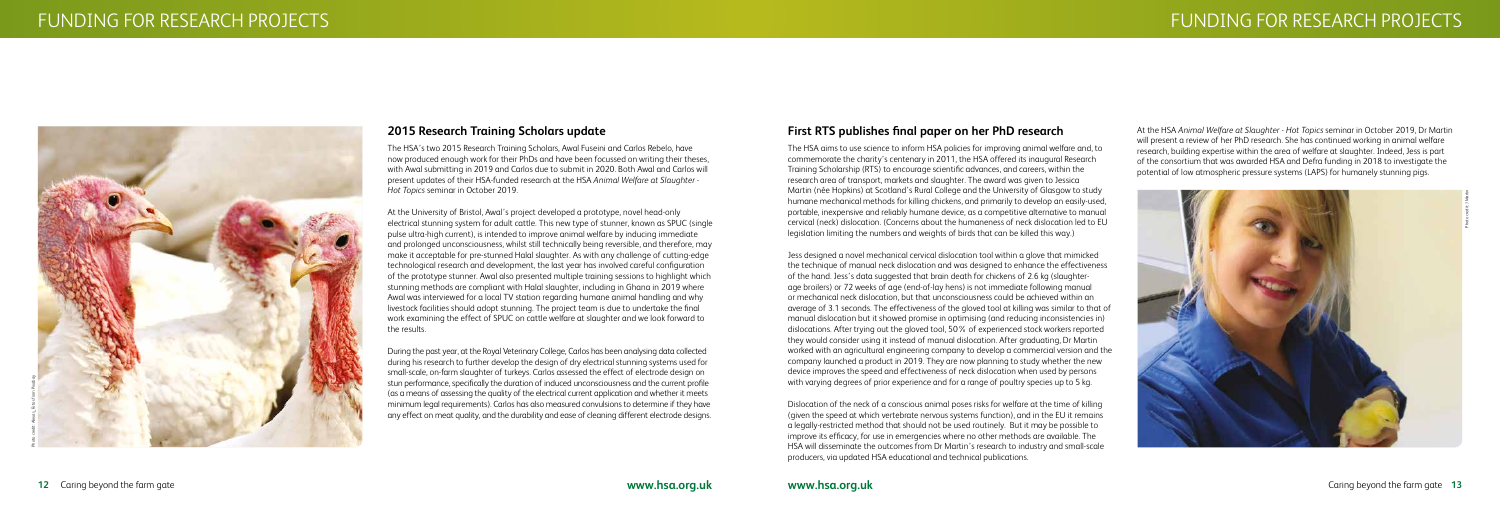# **BVA Welfare at Slaughter Working Group**

Early in January 2019, the HSA was invited to join a new working group, convened by the British Veterinary Association (BVA), to look at all aspects of animal welfare at the time of slaughter. The HSA and BVA believe all animals deserve a humane death free from avoidable pain, distress and fear. Welfare at slaughter begins on farm, including the preparation of animals for transport, and ends at the abattoir. The HSA's major contribution to date has been a presentation about the various slaughter methods used for pigs, including the animal welfare pros and cons for each method when used in conjunction with the various handling systems in current use. The final report and recommendations should be concluded by the end of the year.



## **HSA travels to Switzerland**

- The welfare of goats at the time of killing
- Animal welfare during transport
- The use of CCTV
- Assessment criteria to be used for new or modified stunning methods

HSA staff recently visited Switzerland to discuss the UK's approach to finding potential replacements for CO<sub>2</sub>, explaining the rationale behind HSA's support for studies examining LAPS as well as other potential alternatives to CO $_{\textrm{\tiny{2}}}$ . The HSA also took part in a stakeholder meeting drawing up a research strategy whereby the Swiss Federal Food Safety and Veterinary Office hopes to promote research and eventual practical adoption of methods other than CO<sub>2</sub> - both for stunning livestock species and for humanely killing animals used in scientific research.

## **Advice and support**

Over the last year, animal welfare assessments have been carried out for: Hendrix Genetics, Rennes; Gressingham Foods, Redgrave and Debach; H R Jasper & Son, Launceston; Joice & Hill, Peterborough and WD Meats Ltd, Coleraine and a turkey slaughterhouse.

HSA staff have also provided animal welfare advice to a number of bodies including the RSPCA Standards Working Group, World Horse Welfare, Compassion in World Farming (CIWF) and Dunbia.

# PROVIDING TECHNICAL INFORMATION & ADVICE

# **Consultations**

**During the past year the HSA has responded to UK and European consultations relating to:**

The HSA has also provided written and oral evidence to the UK All Party Animal Group on Animal Welfare.

# **St George's House consultation**

On the 8th and 9th November last, a consultation entitled *On-farm and Local Slaughter*  was held at St George's House, Windsor Castle. It was attended by 29 invitees, representing a broad spectrum of stakeholders including industry, government, NGOs, researchers, banking, enforcement bodies and trade associations. Among the speakers were the HSA's Technical Director and an HSA Trustee who was representing the Farm Animal Welfare Committee. The purpose of the consultation was to bring together interested parties to discuss the implications of the decline in 'local' slaughter facilities, especially those providing private slaughter for small, organic and niche-market producers. The HSA's role was to give a presentation entitled *The Brecon Project*, which outlined the concept and development of mobile abattoirs (in which the HSA had played a significant part during the 1990s), and the reasons why there was very little uptake by industry and livestock producers. Other topics covered and discussed included: the current structure of the industry, legislation, animal welfare during transport and slaughter, the slaughter process, the cases for and against on-farm slaughter and the production and marketing of meat and meat products.

These topics were discussed at length in breakout groups and the findings fed back to the assembly. Participants agreed that building new abattoirs is not the solution to the challenges facing the sector. What is needed is wholehearted support for the abattoirs we have, and a good understanding of what factors have contributed to recent successes or failures. More generally, the British public do not understand the vital roles played by abattoirs and particularly small, local abattoirs in their food chain, and so this role and the professionalism of the industry need to be better communicated. A full report of the proceedings can be viewed using the following link: https://www.stgeorgeshouse.org/wpcontent/uploads/2019/06/On-Farm-and-Local-Slaughter-Report.pdf

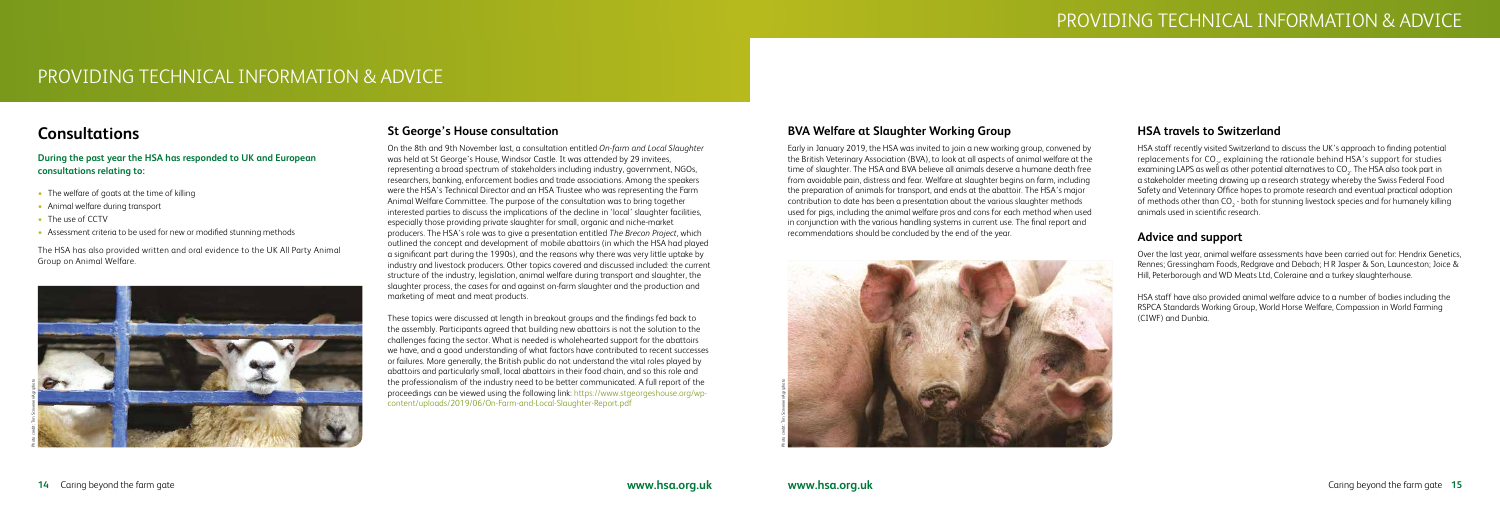

# ADMINISTRATION AND FINANCE

### **HSA Summary of Financial Activity Year Ended 31st March 2019**

| <b>HSA Balance Sheet as at 31st March 2019</b> |  |  |  |  |
|------------------------------------------------|--|--|--|--|
|------------------------------------------------|--|--|--|--|

## **Finance and Accounts**

The summarised accounts set out opposite have been extracted from the full accounts of the Humane Slaughter Association and have been prepared in accordance with the Charities Act 2011, which were approved by the Trustees and signed on its behalf on 17th July 2019.

In July 2017 the HSA were successful in being awarded two generous grants from the American organisation Open Philanthropy.

A third grant of £200,000, received in March 2019 will be used to fund a scoping exercise looking at the complexities in the development of more humane methods of killing wildcaught fish. A further £230,915 was received to support the administration and technical staffing of the charity.

These substantial grants have been treated as a designated fund, and can be seen clearly in the summarised accounts.

The full accounts have been audited and the auditors' opinion was without qualification. The accounts will be filed with the Charity Commission after the Annual General Meeting on 16th October 2019.

Full accounts and the audit report can be obtained from the Charity Secretary, The Old School, Brewhouse Hill, Wheathampstead, Herts AL4 8AN.

## **Independent Auditors' Statement to the Trustees of the HSA**

We have examined the summarised financial statements that comprise the summary statement of financial activities and summary balance sheet.

**Respective Responsibilities of the Trustees and Auditors:** You are responsible as the Trustees for the preparation of the summarised financial statements. We have agreed to report to you our opinion on the summarised financial statements' consistency with the financial statements, on which we reported to you on 17th July 2019.

**Basis of Opinion:** We have carried out the procedures we consider necessary to ascertain whether the summarised financial statements are consistent with the full financial statements from which they have been prepared.

**Opinion:** In our opinion the summarised financial statements are consistent with the full financial statements for the year ended 31st March 2019.

Sur May

17th July 2019 **S Munday FCA** (Senior Statutory Auditor) for and on behalf of UHY Hacker Young (East Limited) is eligible for appointment as auditor by virtue of its eligibility for appointment as auditor of a company under section 1212 of the Companies Act 2006



|                                             | <b>Unrestricted</b> | <b>Designated</b> | <b>Total</b> | <b>Total</b> |
|---------------------------------------------|---------------------|-------------------|--------------|--------------|
|                                             | <b>Funds</b>        | <b>Funds</b>      |              |              |
|                                             | 2018/19             | 2018/19           | 2018/19      | 2017/18      |
|                                             | £                   | £                 | £            | £            |
| <b>Incoming Resources</b>                   |                     |                   |              |              |
| Voluntary Income                            | 224,786             |                   | 224,786      | 273,771      |
| <b>Charitable Activities</b>                | 22,127              | 430,915           | 453,042      | 2,349,052    |
| Investment Income                           | 128,562             | 17,014            | 145,576      | 135,581      |
| <b>Total Incoming Resources</b>             | 375,475             | 447,929           | 823,404      | 2,758,404    |
| <b>Resources Expended</b>                   |                     |                   |              |              |
| <b>Costs of Generating Funds</b>            | 54,883              |                   | 54,883       | 56,182       |
| <b>Charitable Activities</b>                | 245,877             | 9,500             | 255,377      | 338,884      |
| Other Resources Expended                    | 83,098              |                   | 83,098       | 78,808       |
| <b>Total Resources Expended</b>             | 383,858             | 9,500             | 393,358      | 473,874      |
| Net Operational incoming/(outgoing)         |                     |                   |              |              |
| resources for the year                      | (8, 383)            | 438,429           | 430,046      | 2,284,529    |
| <b>Other Recognised Gains &amp; Losses:</b> |                     |                   |              |              |
| Net Realised Gain on Investments            | 269,803             |                   | 269,803      | 173,761      |
| Unrealised Gains (losses) on investments    | (68, 274)           |                   | (68, 274)    | (152, 673)   |
| <b>Net Movement in Funds</b>                | 193,146             | 438,429           | 631,575      | 2,305,617    |
| <b>Balance Brought Forward</b>              | 4,956,503           | 2,333,930         | 7,290,433    | 4,984,816    |
| <b>Balances Carried Forward</b>             | 5,149,649           | 2,772,359         | 7,922,008    | 7,290,433    |

|                                                | Unrestricted | Designated   | <b>Total</b> | <b>Total</b> |
|------------------------------------------------|--------------|--------------|--------------|--------------|
|                                                | <b>Funds</b> | <b>Funds</b> |              |              |
|                                                | 2018/19      | 2018/19      | 2018/19      | 2017/18      |
|                                                | £            | £            | £            | £            |
| <b>Fixed Assets</b>                            |              |              |              |              |
| <b>Tangible Fixed Assets</b>                   | 182,648      |              | 182,648      | 187,242      |
| Investments                                    | 4,606,221    |              | 4,606,221    | 4,715,419    |
|                                                | 4,788,869    |              | 4,788,869    | 4,902,661    |
| <b>Current Assets</b>                          |              |              |              |              |
| Debtors                                        | 57,800       |              | 57,800       | 114,724      |
| Term deposits at bank                          | 459,778      | 2,772,359    | 3,232,137    | 2,514,854    |
| Cash at Bank and in Hand                       | 13,414       |              | 13,414       | 12,609       |
|                                                | 530,992      | 2,772,359    | 3,303,351    | 2,642,187    |
| <b>Current Liabilities</b>                     |              |              |              |              |
| Creditors: Amounts Falling Due within One Year | (170, 212)   |              | (170, 212)   | (219, 152)   |
| <b>Net Current Assets</b>                      | 360,780      | 2,772,359    | 3,133,139    | 2,423,036    |
| Creditors: Amounts Falling Due after           |              |              |              |              |
| more than One Year                             |              |              |              | (35,263)     |
| <b>Net Assets</b>                              | 5,149,649    | 2,772,359    | 7,922,008    | 7,290,433    |
| <b>Funds</b>                                   |              |              |              |              |
| Unrestricted                                   | 5,149,649    |              | 5,149,649    | 4,956,503    |
| Designated                                     |              | 2,772,359    | 2,772,359    | 2,333,930    |
|                                                | 5,149,649    | 2,772,359    | 7,922,008    | 7,290,433    |
|                                                |              |              |              |              |

albams

A G Simmons BVMS MSc MRCVS **Chairman**

1 m Yann Comi

C L McCann BSc ACA **Hon Treasurer**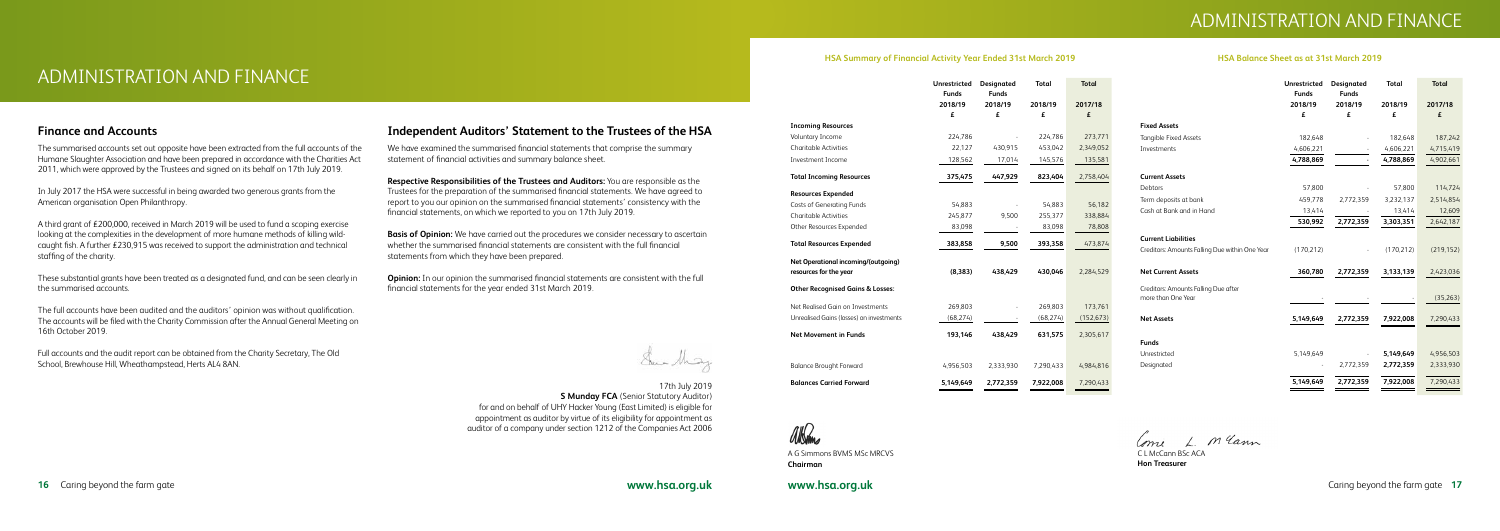#### **Vice-Presidents**

Professor R S Anderson BVMS PhD MRCVS Professor P M Biggs CBE DSc DVM FRCPath FSB FRS FRCVS L Brown MBE BVSc BA PhD FSB MBA FRCVS Professor P H Holmes OBE BVMS PhD FRCVS FRSE B R Howard BVMS PhD MRCVS Professor J E T Jones PhD MRCVS FRCPath J H Pratt BVM&S DVSM FRCVS G D Sales BSc PhD AKC MSB DipTCDHE

#### **Trustees**

Chairman A G Simmons BVMS MSc MRCVS **1 2 3** 

Vice-Chairman M Radford OBE LLB **<sup>1</sup>**

Honorary Treasurer C McCann BSc ACA**1 3**

S Abeyesinghe BSc MSc PhD PGCertEd FHEA Professor R M Bennett BSc MSc PhD **1 2** J Downs BVSC MRCVS Professor A Nolan OBE MVB DipECVA DipECVPT DVA MRCVS B North MBA MSc PhD **<sup>1</sup>** A Olsson MSc PhD **<sup>3</sup>** D Pritchard BSc BVetMed MPH MRCVS **<sup>2</sup>** C Reid **<sup>2</sup>** D R Sargan MA PhD **2 3**

## **Annual General Meeting 2018**

The AGM was held at the Old School, Brewhouse Hill, Wheathampstead on 17th October 2018. As in previous years this was held in conjunction with the Annual General Meeting of the Universities Federation for Animal Welfare (UFAW). The members of UFAW Council also act as Trustees for the HSA. Joint meetings are held to save time and money.

The meeting agreed the Minutes of the AGM of 2017 and resolved to receive the Accounts and Auditor's Report for the year ended 31st March 2018. Questions on the Report of the year's work were answered by the officials present and the meeting resolved that the Report and Accounts be received.

It was resolved that UHY Hacker Young, Registered Auditors, be appointed as auditors to HSA and their remuneration should be fixed by Council.

Ms C McCann, and Mr D Pritchard, stood down under the rules regarding rotation, both offered themselves for re-election, and were re-elected. Following the resignation of Dr J Bradshaw, Dr S Abeyesinghe a new candidate was proposed, her nomination had the full support of Council, and she was duly elected.

### **Notice of Annual General Meeting 2019**

The Annual General Meeting of the HSA will be held at 12.30pm on Wednesday 16th October 2019 at The Old School, Brewhouse Hill, Wheathampstead. The formal notice and agenda have been sent to all members and are available from the Secretary at the registered office.

# LEGAL AND ADMINISTRATIVE INFORMATION

#### **Staff**

Chief Executive & Scientific Director Robert C Hubrecht OBE BSc PhD FRSB

Charity Secretary Jane Moorman

Technical Director Charles Mason HND MInstM ARAgS

Senior Scientific Programme Manager Huw Golledge BSc PhD

Technical Officers Jade Spence BSc (Hons) MSc AMRSB Susan Richmond BSc MSc PhD

Fundraising/Communications Manager Tracey Woods MCIPR

Office staff Samantha Griffin Wendy L Goodwin Tina Langford

#### **Registered Auditors**

UHY Hacker Young, PO Box 501, The Nexus Building, Broadway, Letchworth Garden City, Hertfordshire, SG6 9BL

**Bankers** HSBC Bank plc, 31 Chequer Street, St Albans, Herts, AL1 4YN

#### **Solicitors**

Withers LLP, 16 Old Bailey, London, EC4M 7EG Wilsons, Summerlock Approach, Salisbury, Wiltshire, SP2 7RJ

**Investment Advisers**

Smith & Williamson Investment Managers, 25 Moorgate, London EC2V 5NS

#### **Offices**

The Old School, Brewhouse Hill, Wheathampstead, Herts AL4 8AN Tel+44(0)1582 831919 Fax +44(0)1582 831414 Email info@hsa.org.uk www.hsa.org.uk

**<sup>1</sup>**Member of the Finance Panel **<sup>2</sup>**Member of the Fundraising Panel **<sup>3</sup>**Member of the Grant Panel

If you no longer wish to receive information about the charity's activities or support, then please contact the HSA office. (Members should be aware that notification of future Annual General Meetings is provided in the Annual Report).